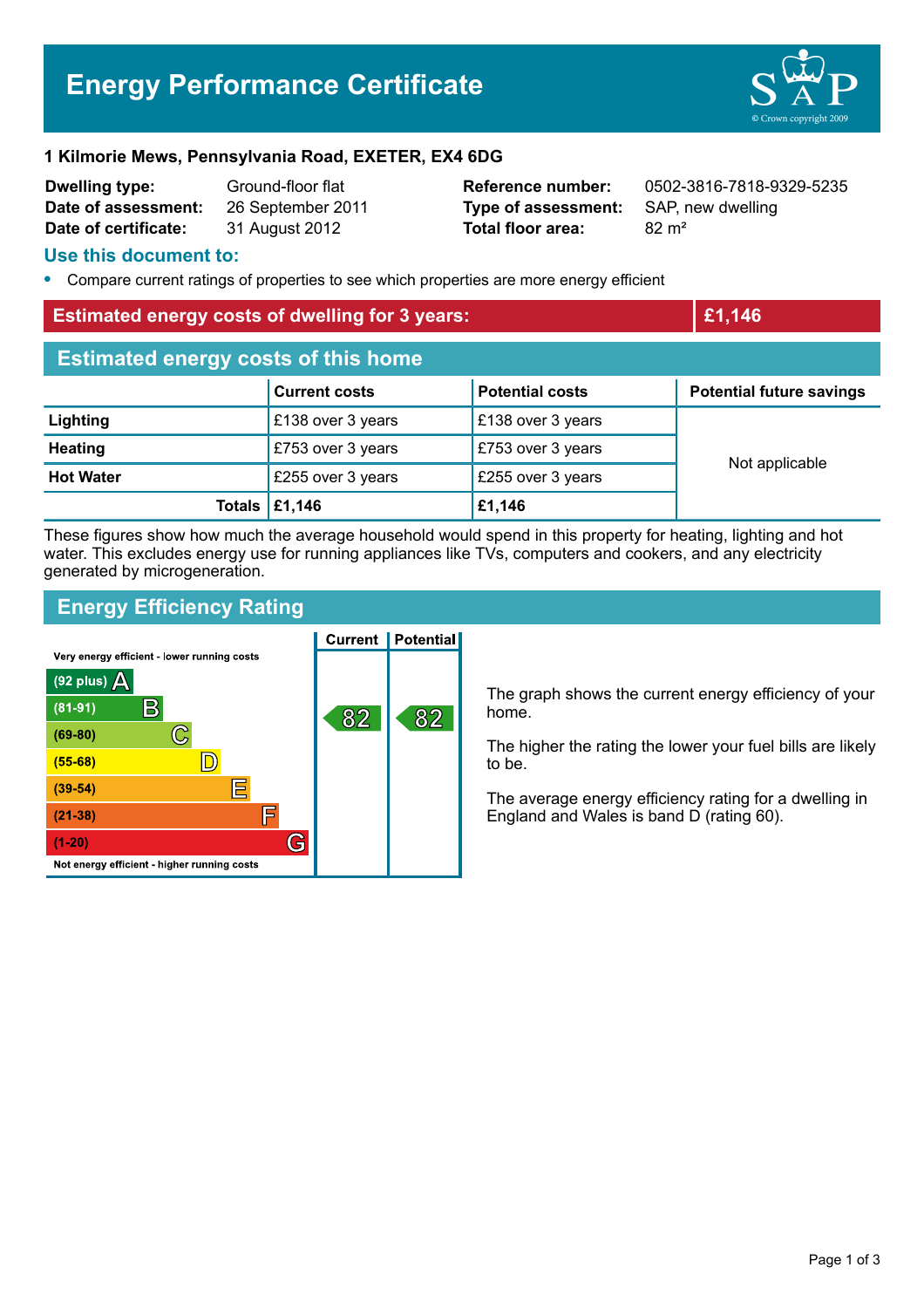## **Summary of this home's energy performance related features**

| <b>Element</b>        | <b>Description</b>                                                       | <b>Energy Efficiency</b> |
|-----------------------|--------------------------------------------------------------------------|--------------------------|
| Walls                 | Average thermal transmittance 0.17 W/m <sup>2</sup> K                    | *****                    |
| Roof                  | Average thermal transmittance 0.15 W/m <sup>2</sup> K                    | ★★★★☆                    |
| Floor                 | Average thermal transmittance 0.14 W/m <sup>2</sup> K                    | *****                    |
| Windows               | Fully double glazed                                                      | ★★★★☆                    |
| Main heating          | Boiler and radiators, mains gas                                          | ★★★★☆                    |
| Main heating controls | Time and temperature zone control                                        | *****                    |
| Secondary heating     | None                                                                     |                          |
| Hot water             | From main system                                                         | ★★★★☆                    |
| Lighting              | Low energy lighting in all fixed outlets                                 | *****                    |
| Air tightness         | Air permeability 6.8 m <sup>3</sup> /h.m <sup>2</sup> (assessed average) | ★★★★☆                    |

Thermal transmittance is a measure of the rate of heat loss through a building element; the lower the value the better the energy performance.

Air permeability is a measure of the air tightness of a building; the lower the value the better the air tightness.

Current primary energy use per square metre of floor area: 90 kWh/m² per year

## **Low and zero carbon energy sources**

Low and zero carbon energy sources are sources of energy that release either very little or no carbon dioxide into the atmosphere when they are used. Installing these sources may help reduce energy bills as well as cutting carbon. There are none provided for this home.

#### **Recommendations**

None.